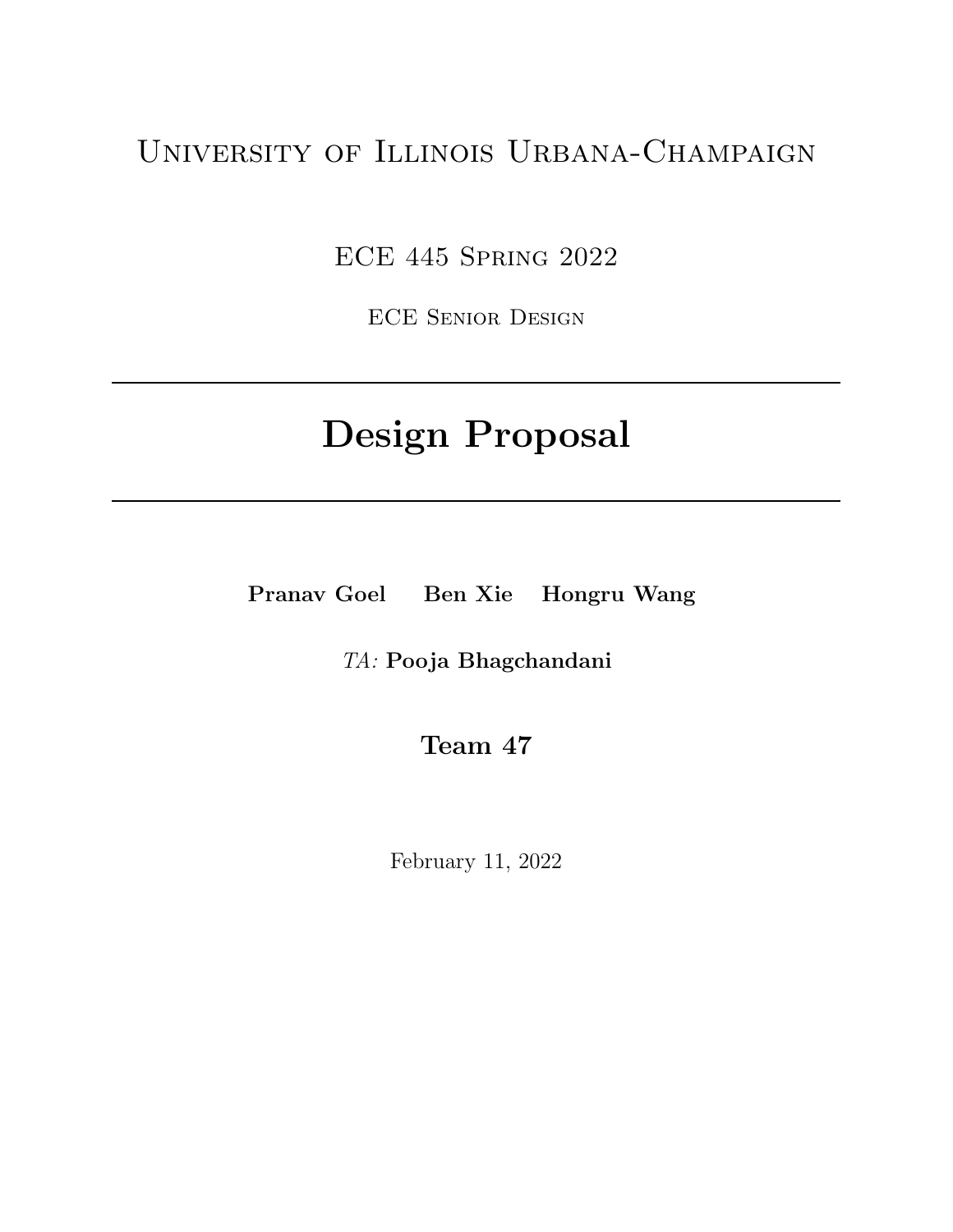## Contents

| $\mathbf{1}$ |        | Introduction             | $\overline{2}$ |
|--------------|--------|--------------------------|----------------|
|              | 1.1    |                          | $\overline{2}$ |
|              | 1.2    |                          | $\overline{2}$ |
|              | 1.3    |                          | $\overline{4}$ |
|              | 1.4    |                          | $\overline{4}$ |
| $\bf{2}$     | Design |                          | $\mathbf{5}$   |
|              | 2.1    |                          | 5              |
|              | 2.2    |                          | $\overline{5}$ |
|              |        | 2.2.1                    | $\overline{5}$ |
|              |        | 2.2.2                    | 6              |
|              |        | 2.2.3                    | $\overline{7}$ |
|              |        | 2.2.4                    | 8              |
|              |        | 2.2.5                    | 9              |
|              | 2.3    |                          | 9              |
| 3            |        | <b>Ethics and Safety</b> | 10             |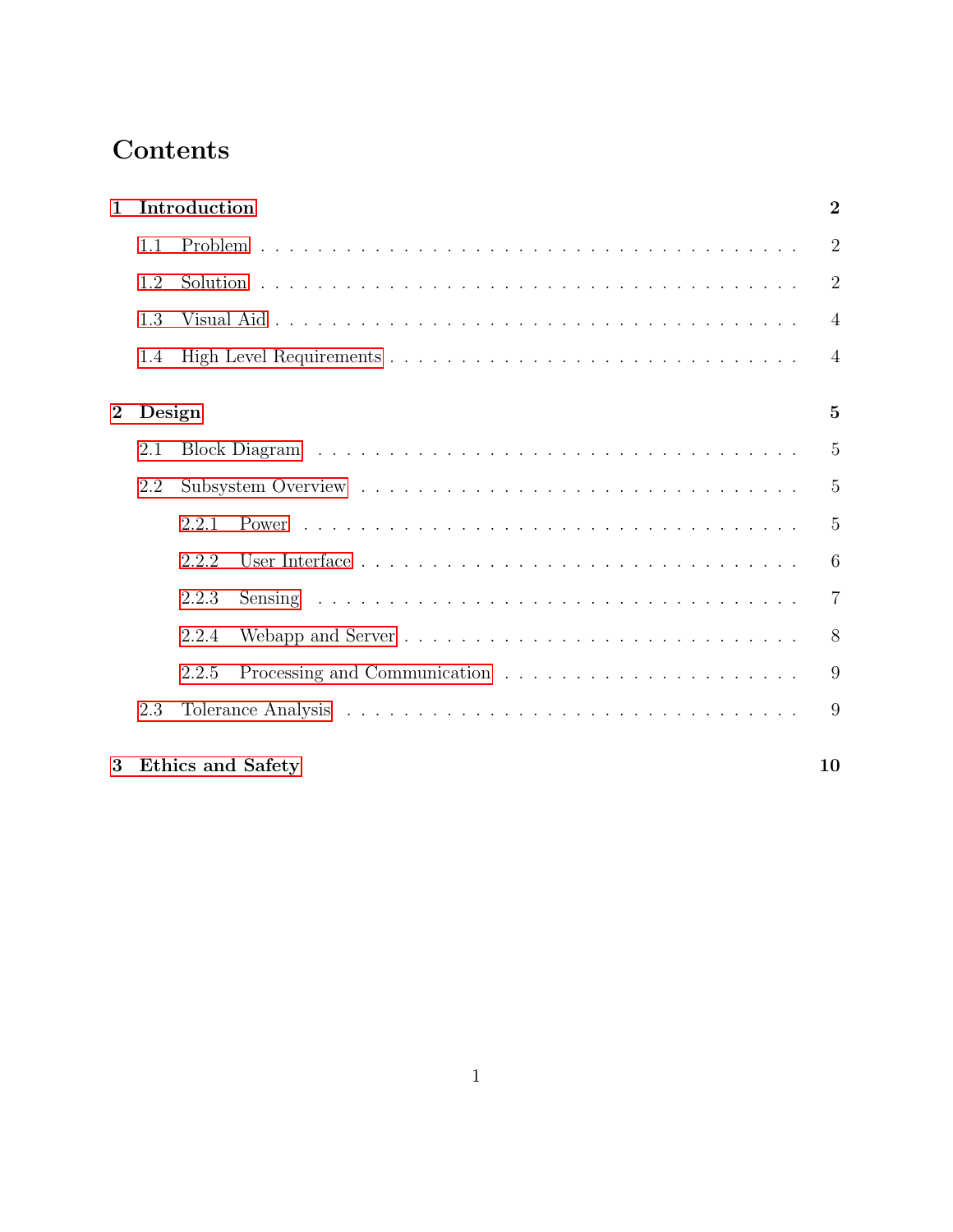## <span id="page-2-0"></span>1 Introduction

### <span id="page-2-1"></span>1.1 Problem

High productivity is something many people try to achieve with little success. One of the most powerful systems to optimize their productivity output is to make a to-do list. This system is often used via apps people access from many devices like phones, laptops, etc. However, these apps can ultimately lower productivity than increase it. Checking your todo list can be a multi-step process that takes your focus away from your original task and results in you working on a completely different task. This makes it easy to forget to check the app or interact with it entirely. In addition, having your to-do list hidden on your tablet or phone makes it easier to ignore, especially when notifications are often dismissed for no reason other than cleaning up the lock screen. It can also allow you to get distracted since less productive apps become easily accessible. There could be many factors in one's working environment that can lower productivity, such as  $CO<sub>2</sub>$  levels [?], temperature [2], and humidity [3]. Many people don't even realize that something is wrong and will continue pushing onwards, attributing their lack of focus and concentration to factors such as lack of sleep or stress [4]. Boiling this down, we need a better method of keeping track of daily tasks. We also need something that continuously monitors one's working environment and informs them of issues affecting optimal productivity conditions.

#### <span id="page-2-2"></span>1.2 Solution

To give people a better way to monitor their daily tasks, as well as their working environment, we propose building a desktop device that can display one's to-do list in addition to monitoring environmental factors such as  $CO<sub>2</sub>$  levels, temperature, and humidity. This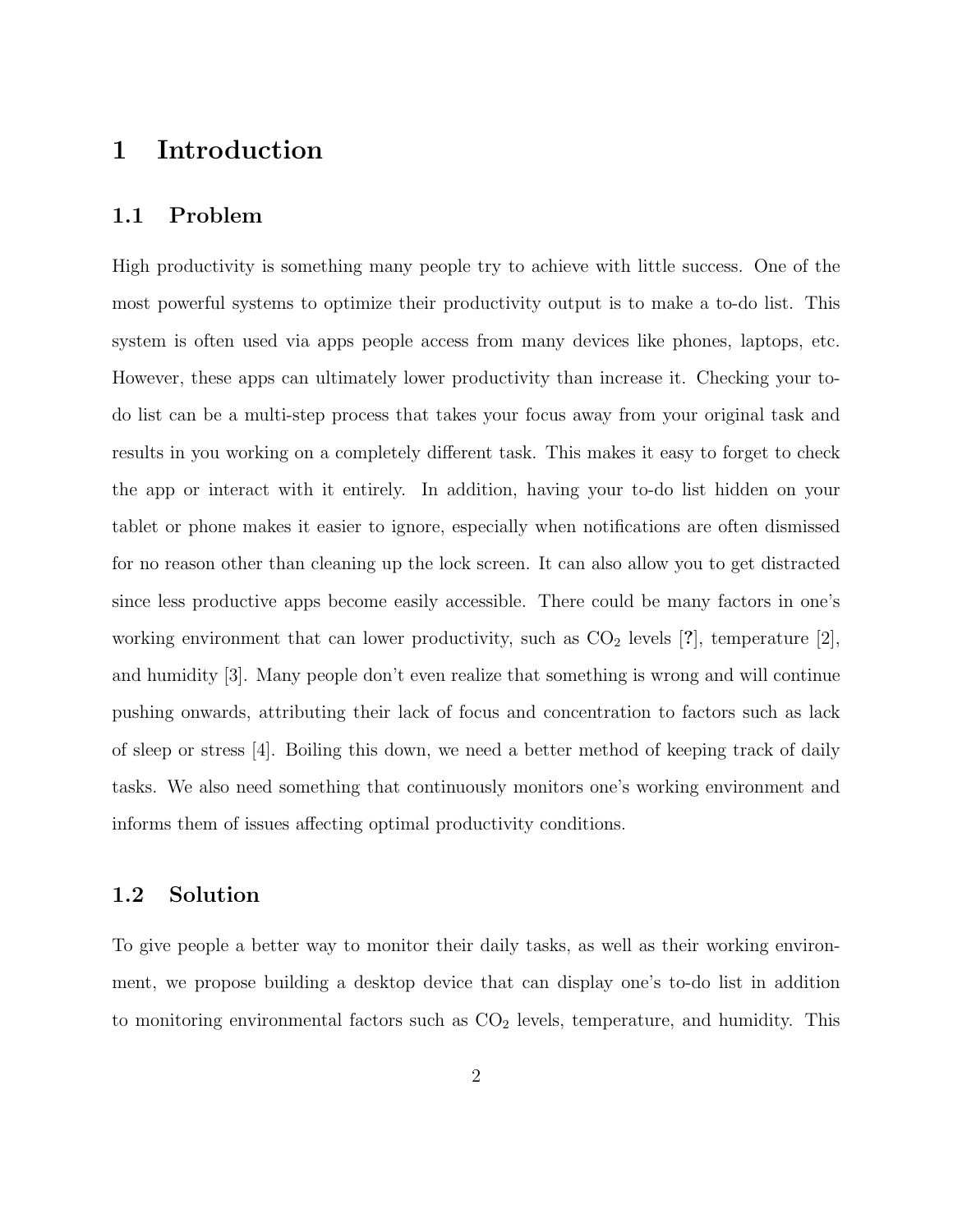provides a constant reminder of what needs to be done on your desk, making it easier to check and difficult to ignore. Being a physical device on a desk will also allow it to collect data about the environment. An integrated motion sensor will also allow it to track sitting time.

This device will use an e-ink screen to display tasks due to its readability and low idle power consumption. Because e-ink displays have low refresh rates, we will also include individually addressable RGB LEDs to communicate some information in real-time. We will use a speaker to alert the user non-visually of upcoming deadlines and environmental warnings. We'll include a rotary encoder and buttons to interact with the device physically. The primary function of these will be to change the status of the tasks between to-do, in-progress, and finished. The status for each task will be shown by the LEDs along the edge of the display. We will also include a variety of sensors in the device to measure the environmental factors that were outlined above. Everything will connect to an ESP-32 MCU which will handle controlling the device as well as communicating with a server that contains all of the tasks. The tasks will be sent to the server via a website.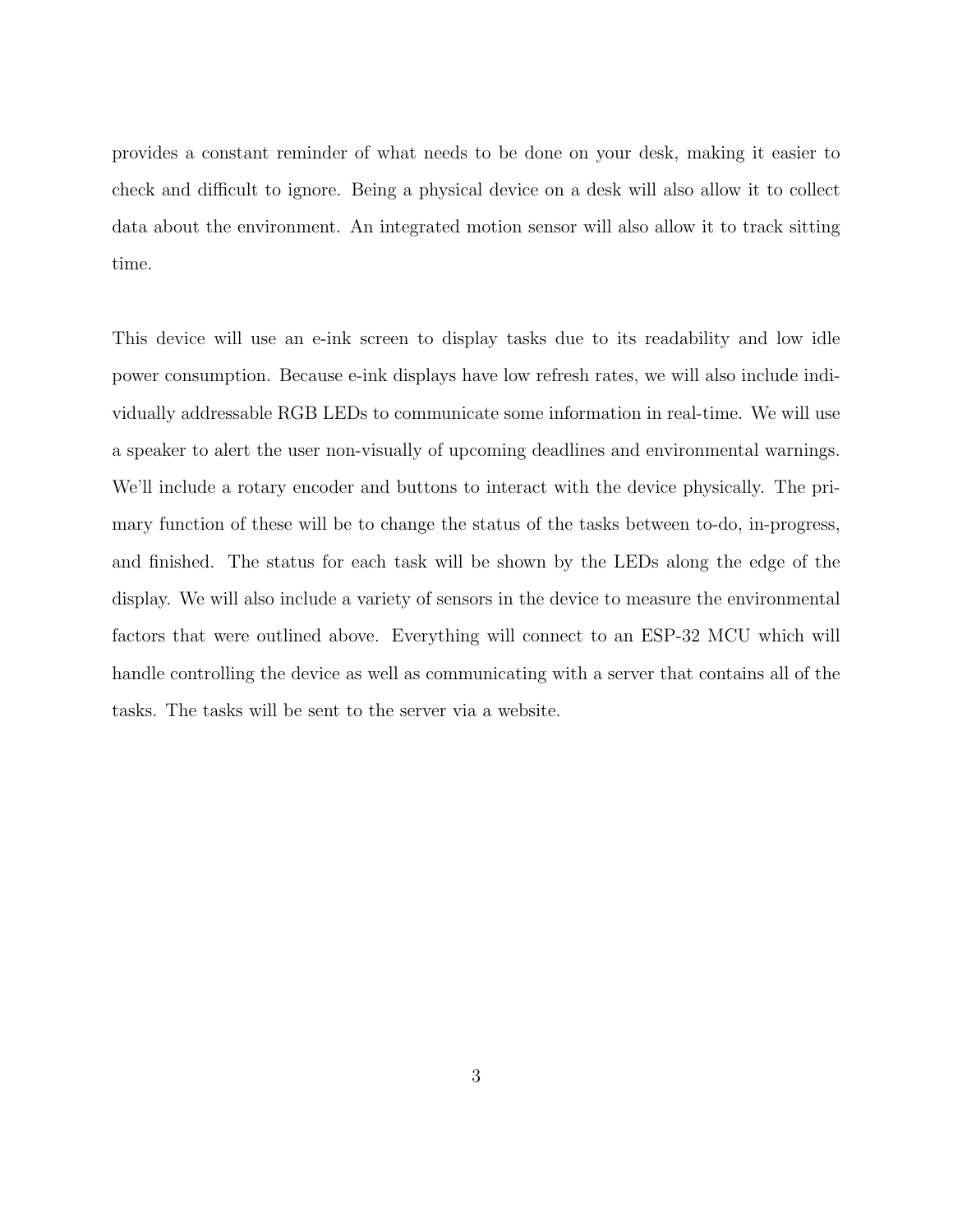## <span id="page-4-0"></span>1.3 Visual Aid



Figure 1: Visual Layout of how Project will Work

## <span id="page-4-1"></span>1.4 High Level Requirements

- Requirement 1: The device must be able to display at least 12 tasks simultaneously with newly created tasks displaying on the device within 1 minute.
- Requirement 2: The device must be able to measure and send the environmental  $CO<sub>2</sub>$  level, temperature level, and humidity level to a server at least once every 15 minutes.
- Requirement 3: The device must be able to determine if user is present or not within 5 minutes of the current status changing.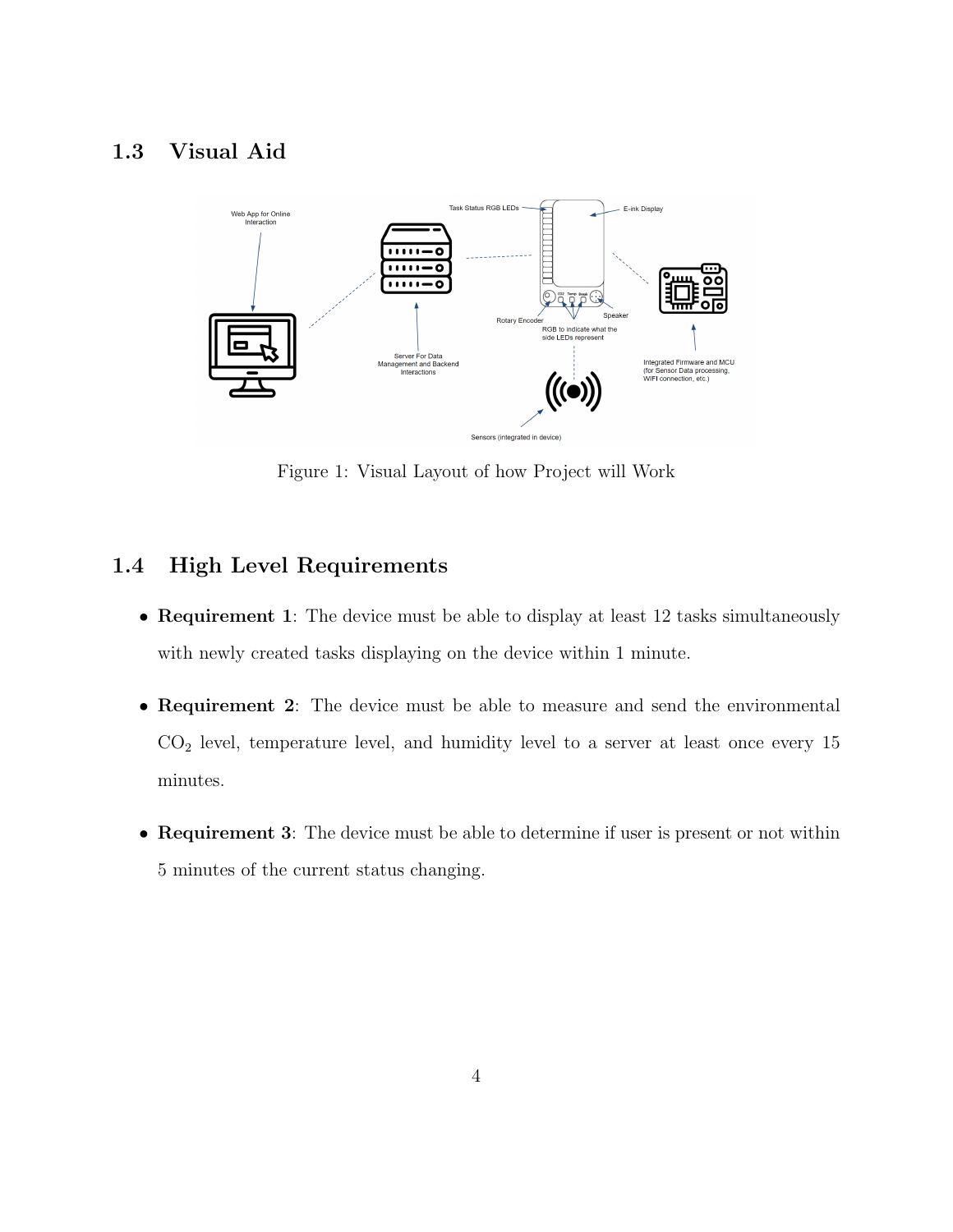## <span id="page-5-0"></span>2 Design

### <span id="page-5-1"></span>2.1 Block Diagram



Figure 2: Block Diagram and Legend Describing

## <span id="page-5-2"></span>2.2 Subsystem Overview

#### <span id="page-5-3"></span>2.2.1 Power

Overview The power subsystem will be responsible for providing power to the Processing, UI, and Sensing subsystems. It will have to step down  $12V_{DC}$  provided from a standard  $AC/DC$  adapter to  $3.3V_{DC}$  for the ESP-32, sensors, and e-ink display. It will also have to step down  $12V_{DC}$  to  $5V_{DC}$  for the RGB LEDs. This subsystem also needs to protect the circuit from unexpected voltages.

• Requirement 1:  $5V_{DC}$  step down converter must maintain a 5V output with  $5\%$ accuracy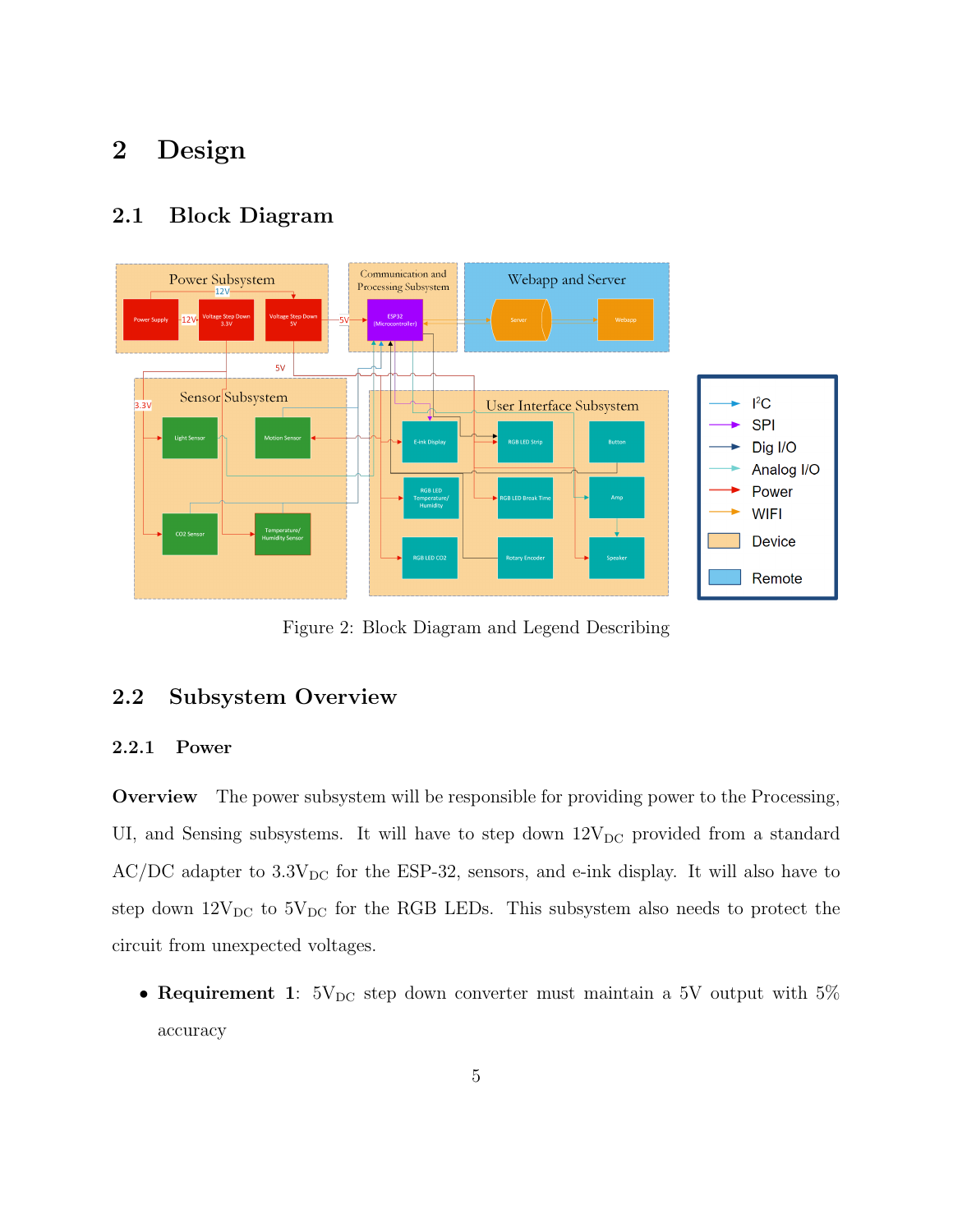• Requirement 2:  $3.3V_{DC}$  step down converter must maintain a 3.3V output with  $5\%$ accuracy

#### <span id="page-6-0"></span>2.2.2 User Interface

Overview The UI subsystem includes all the ways the user might physically interact with the device. This consists of ways the user will physically control the devices, as well as ways the device can display information.

Outputs The primary way of displaying information will be on a 7.5 inch e-ink display connected to the Processing and Communication subsystem over SPI. Because e-ink displays have a slow refresh rate, a strip of RGB LEDs to the left of the display will be used to communicate information that is needed quickly, such as the task statuses, the currently selected task, relative temperature and humidity, and relative  $CO<sub>2</sub>$  levels. What's being displayed on these LEDS will be shown using a separate bank of LEDs under the display. There will also be a speaker that notifies the user of any incoming tasks.

- Requirement 1: The e-ink display must be able to completely refresh in under 15 seconds.
- Requirement 2: The e-ink display must be able to show at least 12 tasks.
- Requirement 3: Each RGB LED needs to be able to show at least 6 colors (Red, Orange, Yellow, Green, Blue, Violet)
- Requirement 4: The speaker must be able to produce a sound above 50 dB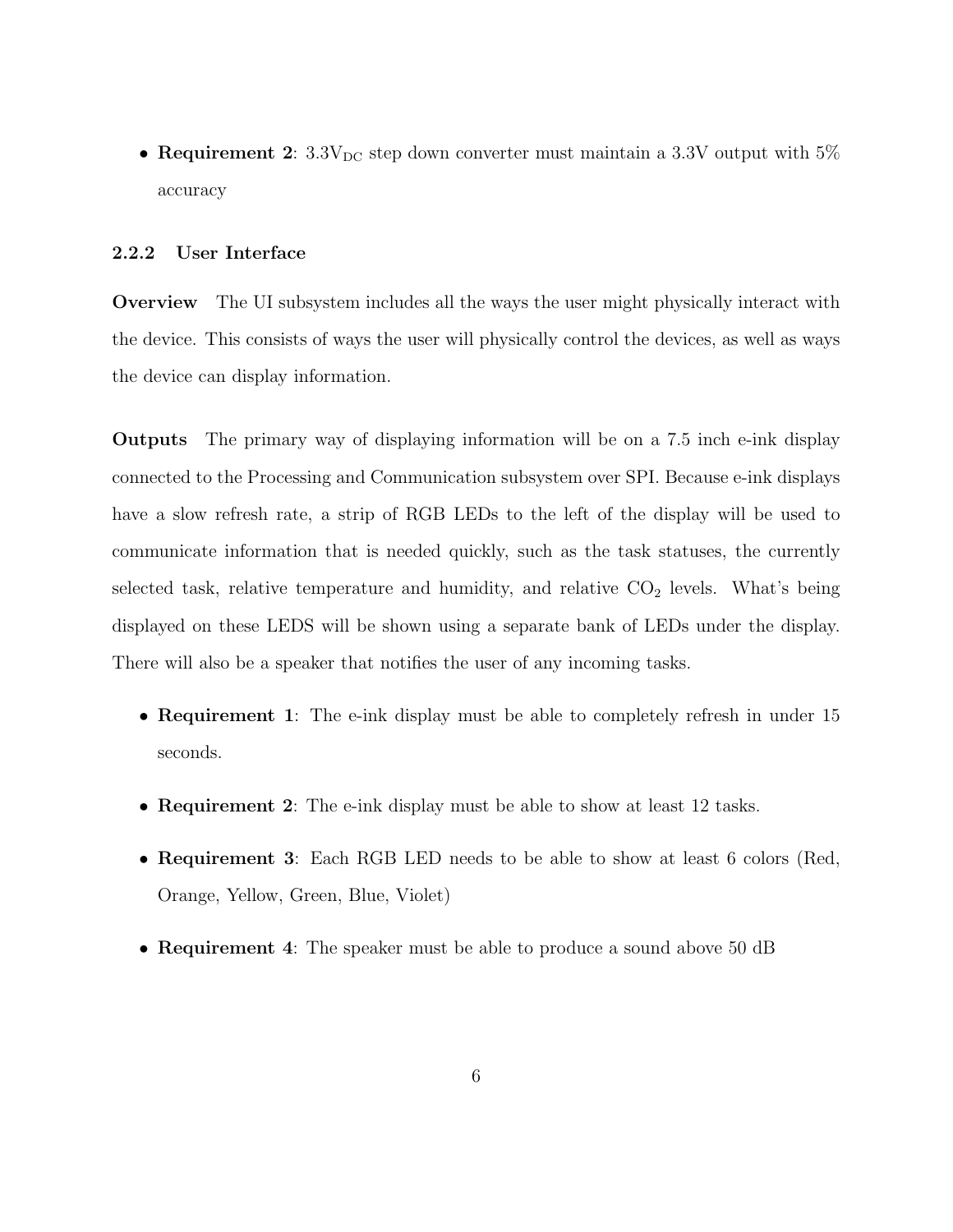Inputs Inputs: The inputs will consist of a rotary encoder, and two buttons. This should allow the user to control the device and do things such as changing the task status or what information is shown on the RGB leds. These will connect to digital inputs on the ESP-32.

• Requirement 1: There needs to be at least 2 buttons and one rotary encoder on the device.

#### <span id="page-7-0"></span>2.2.3 Sensing

Overview The sensing subsystem will measure the environment around the device, and send that information via I2C, SPI, or an analog signal to the Processing and Communication subsystem.

 $eCO<sub>2</sub>$  sensor The first sensor we will use is an  $eCO<sub>2</sub>$  sensor. Normal  $CO<sub>2</sub>$  sensors are often bulky, expensive, and noisy, so we chose to use an  $eCO<sub>2</sub>$  sensor like the SGP40 which measures the volatile organic compounds in the air, and calculates the approximate CO2 levels based on that. The data will be sent to the Processing and Communication subsystem over I2C

• Requirement 1: The  $eCO<sub>2</sub>$  sensor must be accurate to within 20% of the actual value

Temperature and Humidity sensor We also want to measure temperature and humidity. Many manufacturers combine these into one sensor, such as the SHT40, which will also communicate with the Processing and Communication subsystem over  $I^2C$ .

• Requirement 1: The measured temperature needs to be within  $\pm 1^{\circ}C$  of the actual temperature between  $10°C$  and  $40°C$ .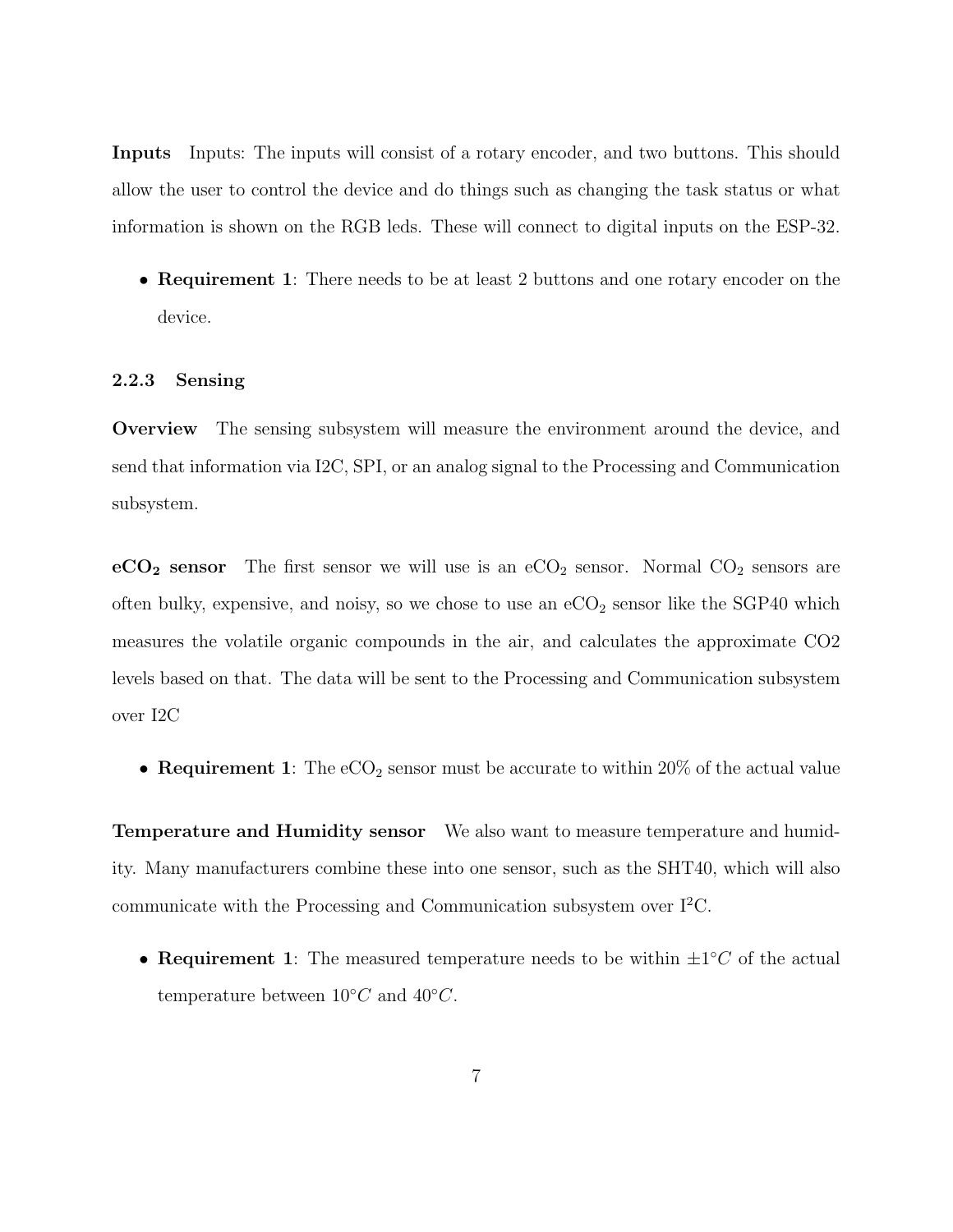• Requirement 2: The measured relative humidity needs to be within  $\pm 3\%$  between 25% and 75% relative humidity.

Motion Sensor We plan to use a radar-based motion sensor to detect seat occupancy. We plan to use the RCWL-0516 radar module for this. This sensor has an analog output, which will be read by an ADC on our ESP-32.

• Requirement 1: The motion sensor must be able to detect movement within 2 meters of the device.

Ambient Light Sensor We will also include an ambient light sensor to dim the LEDs to match the ambient light level, especially when the lights are off. This can be accomplished by using a photoresistor, which will use another ADC on the ESP-32.

• **Requirement 1**: The ambient light sensor needs to be able to output a value proportional to the actual light intensity.

#### <span id="page-8-0"></span>2.2.4 Webapp and Server

Overview The Webapp and Server subsystem will primarily be used to input and store tasks. The user will be able to type in the task's name and the due date, and that information will automatically be sent to the server. The server will then send all the tasks to the device over WiFi to be displayed. The Website will also need to read the stored environmental data from the server and provide an easy to interpret visualization. We will use React.js to build user interfaces of the simple page web application based on UI components from an established UI Framework. We also will use Node/Express as our server-side web framework.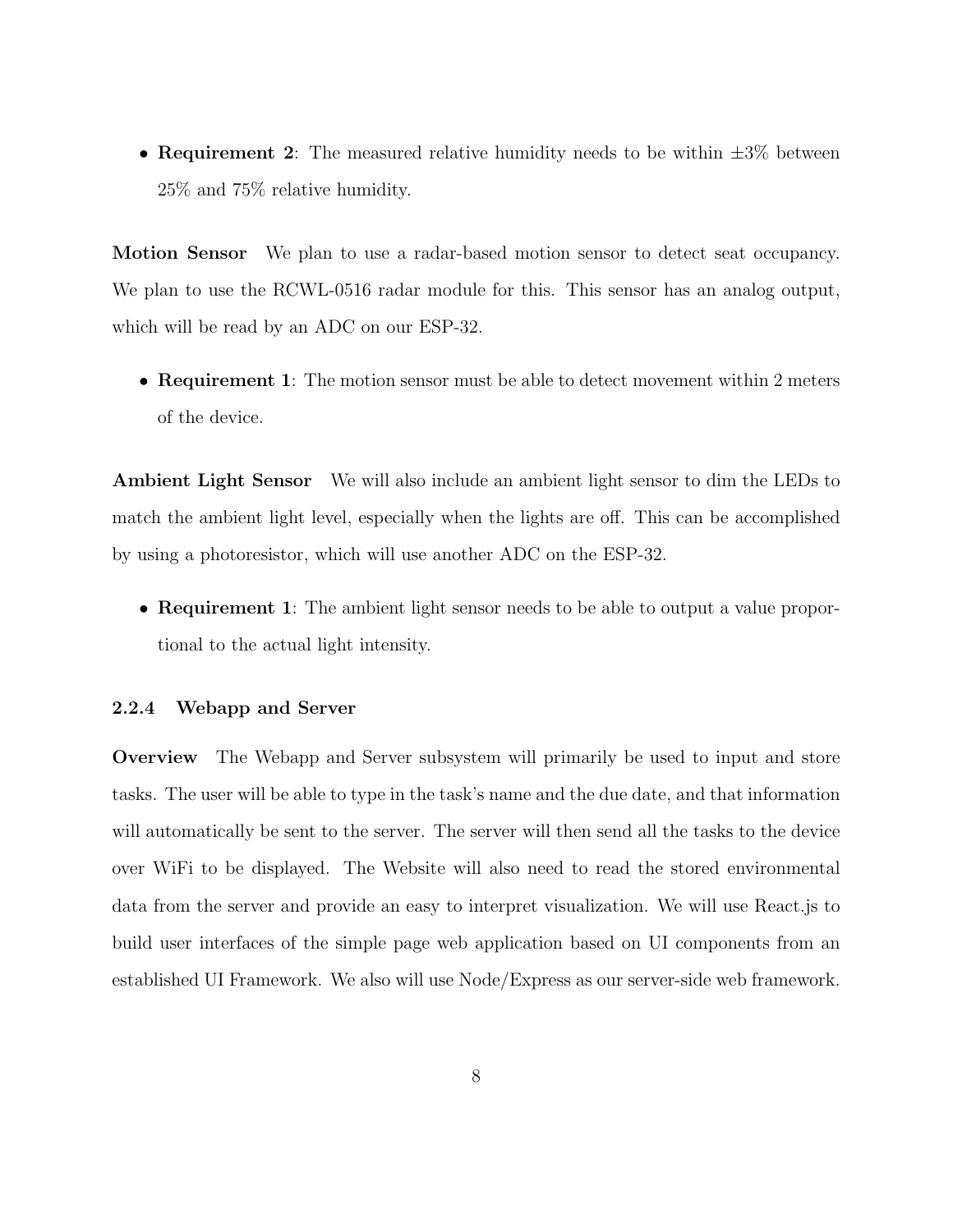We will write our own API to retrieve and update data from servers. If time is an issue we will use the established Google Tasks API.

- Requirement 1: The server must be able to store at least 12 tasks simultaneously
- Requirement 2: The server must be able to store at least 24 hours of sensor data

#### <span id="page-9-0"></span>2.2.5 Processing and Communication

Overview The Processing and Communication subsystem will gather information and disseminate it to the other subsystems. It'll also handle communication to the server over WiFi. It's primary focus will be taking information from the server and sending it to the display in the UI subsystem. It will also be tasked with sending the sensor information and any task updates done through the UI buttons on the device to the server.

- Requirement 1: The MCU must be able to receive server information within 2 minutes of data sent
- Requirement 2: The MCU must be able to send relevant data to other subsystems within 2 minutes of it being called for

#### <span id="page-9-1"></span>2.3 Tolerance Analysis

The RCWL-0516 radar sensor has a sensitivity of about 7 meters [5]. But the user usually would only be about 0.4 to 1.25 meter away from the sensor on the desk [6]. Generally, the preferred viewing distance is between 0.5 and 1m from the eye to the front surface of the computer screen (about an arm's length). We don't want the motion in the background be detected by the sensor so that we want to set a triggering threshold. Specifically, we want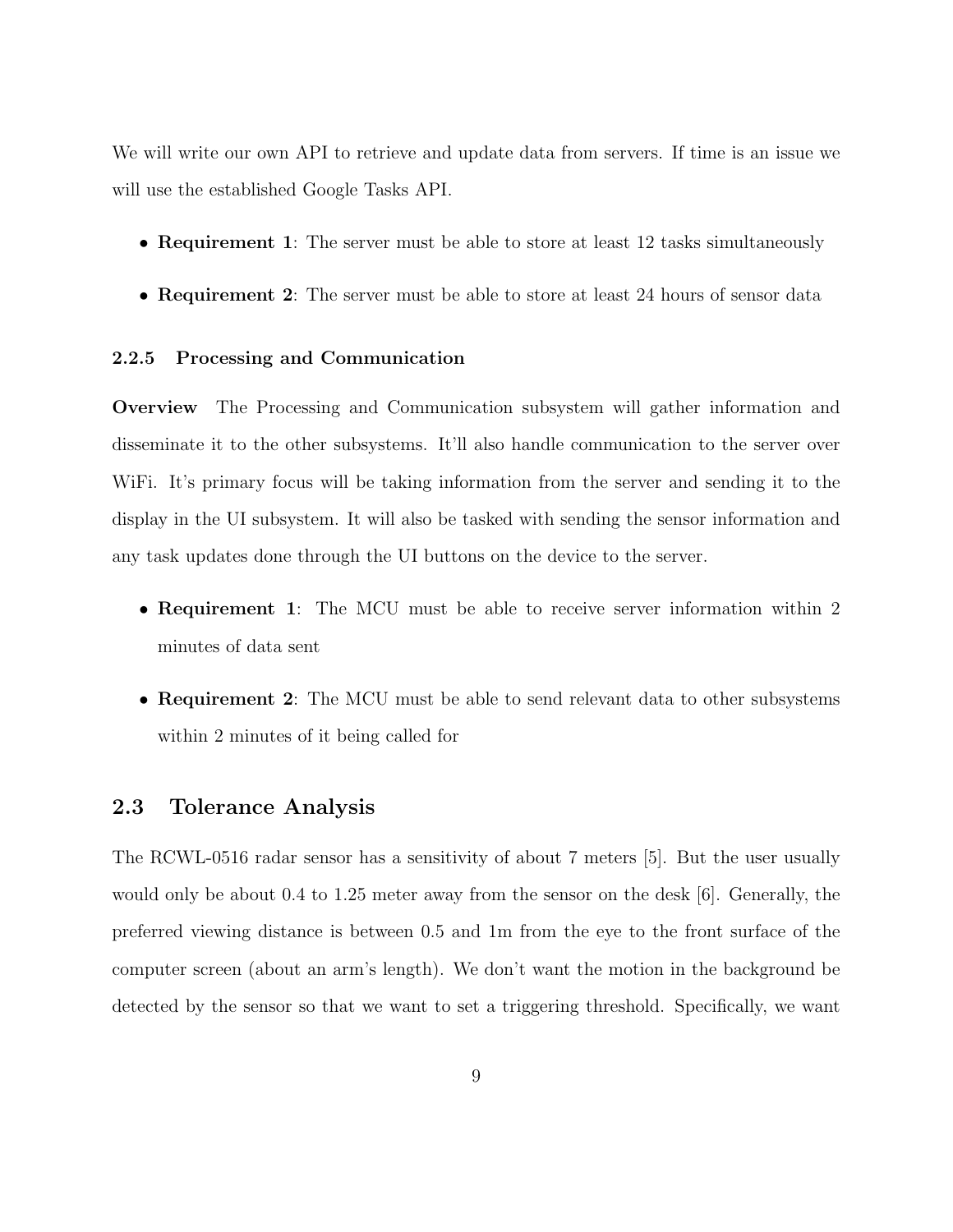to control the sensitivity so it only goes on when there is very nearby movement, like 0.25 to 1.4 meters range. Except for the distance, another potential issue is that the sensor might mot be able to detect small body movement. For example, the sensor might not detect a very slight body movement so that the sitting time of the user might be miscalculated. We might conduct multiple tests to solve the above issues by changing the value of a certain register (R9 with Factory parameters- 220 ohm) to receive a optimal sensitivity range.

In addition, according to the feedback from other users using the RCWL-0516 radar sensor, having a lot of other electronic devices such as a computer close by reduces reliability. We need to identify the equipments that may interfere the sensor and move the sensor away from the interfering equipments.

## <span id="page-10-0"></span>3 Ethics and Safety

The user of our project will be directly involved with the operation of the device; We must adhere to the guidelines from Section I.1 of the IEEE Code of Ethics that "to hold paramount the safety, health, and welfare of the public..."  $[7]$  and the safety regulation in Sections 1910.302 - Electric utilization systems by Occupational Safety and Health Administration [8] , so, it is important that we must ensure a safe and reliable product. There are several components in our product that, if mishandled or constructed poorly, might pose a risk to the user's safety. The power supply and circuits are some of the most important components to consider. The risks associated with the unstable power supply will be reduced by a rigorous power electronics design, and we would make sure that the users use our product in a safe environment.